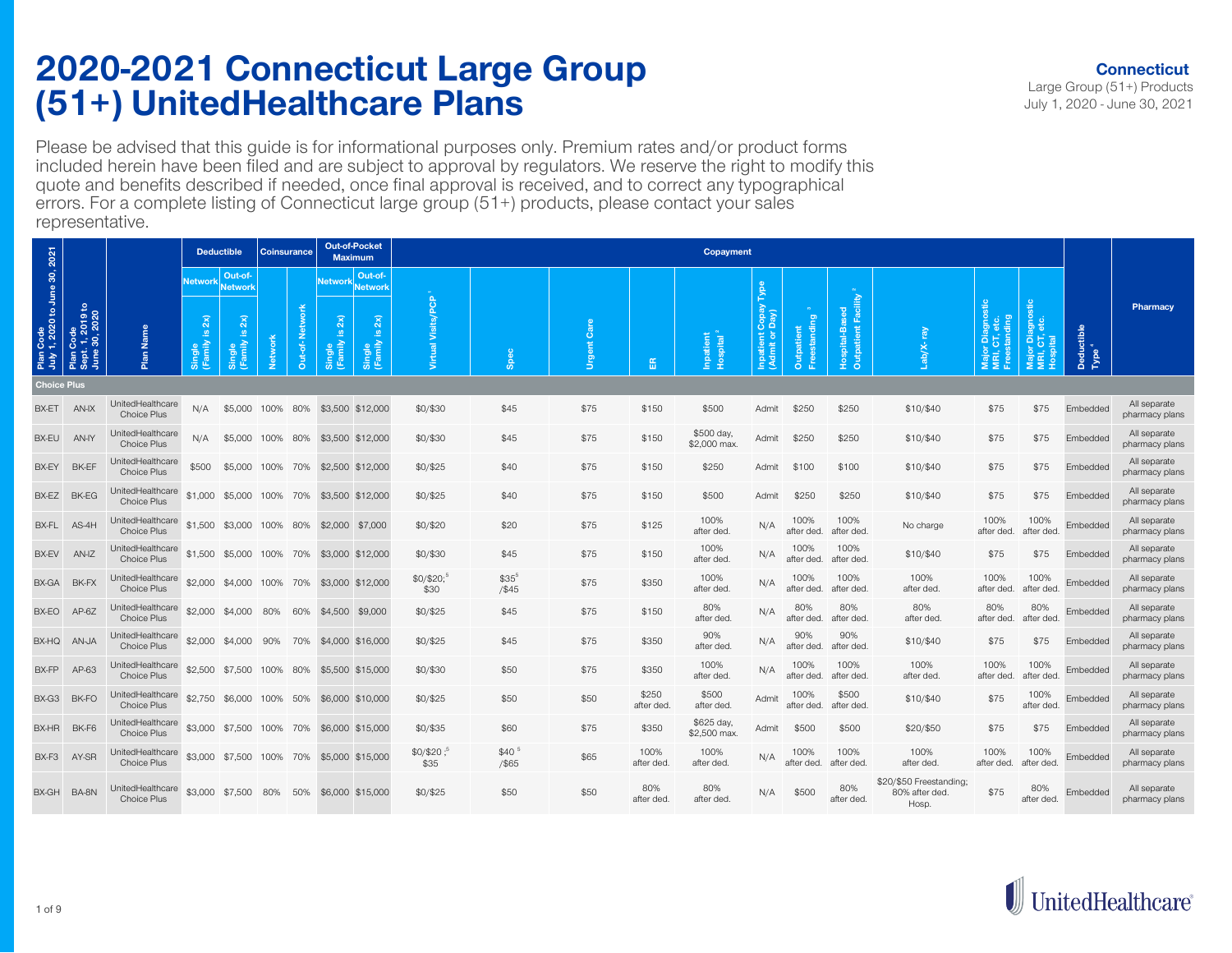#### **Connecticut**

|                                            |                                                              |                                        |                                     | <b>Deductible</b>                                 |                | <b>Coinsurance</b> |                         | <b>Out-of-Pocket</b><br><b>Maximum</b>           |                                             |                                             |                                             |                   | Copayment                          |                                 |                    |                                       |                                                        |                                  |                               |                                         |                                |
|--------------------------------------------|--------------------------------------------------------------|----------------------------------------|-------------------------------------|---------------------------------------------------|----------------|--------------------|-------------------------|--------------------------------------------------|---------------------------------------------|---------------------------------------------|---------------------------------------------|-------------------|------------------------------------|---------------------------------|--------------------|---------------------------------------|--------------------------------------------------------|----------------------------------|-------------------------------|-----------------------------------------|--------------------------------|
|                                            |                                                              |                                        | Networl                             | Out-of-<br><b>Network</b>                         |                |                    | Networ                  | Out-of-<br><b>Network</b>                        |                                             |                                             |                                             |                   |                                    |                                 |                    |                                       |                                                        |                                  |                               |                                         |                                |
| Plan Code<br>July 1, 2020 to June 30, 2021 | Code<br>:. 1, 2019 to<br>9 30, 2020<br>June<br>Plan<br>Sept. | Name<br>Plan                           | $\overline{2}$<br>Single<br>(Family | $\overline{\mathbf{x}}$<br>്<br>Single<br>(Family | <b>Network</b> | Out-of-Netwo       | $\widehat{a}$<br>Single | $\widehat{\mathbf{z}}$<br>ഛ<br>Single<br>(Family | Visits/PCP<br>Virtual                       | န္တ                                         | Care<br><b>Urgent</b>                       | 岛                 | Inpatient<br>Hospital <sup>5</sup> | မိ မီ<br>Inpatient<br>(Admit or | Outpatient         | Outpatient Facility<br>Hospital-Based |                                                        | ignosti<br>ato<br>standing<br>ō. | Diagnos<br>CT, etc.<br>Viajor | Deductible<br>Tyne <sup>4</sup><br>Type | Pharmacy                       |
|                                            | <b>Choice Plus (continued)</b>                               |                                        |                                     |                                                   |                |                    |                         |                                                  |                                             |                                             |                                             |                   |                                    |                                 |                    |                                       |                                                        |                                  |                               |                                         |                                |
| BX-EW                                      | AN-I1                                                        | UnitedHealthcare<br><b>Choice Plus</b> |                                     | \$3,000 \$7,500 100% 70% \$5,500 \$16,000         |                |                    |                         |                                                  | \$0/\$30                                    | \$50                                        | \$75                                        | \$350             | 100%<br>after ded.                 | Admit                           | 100%<br>after ded. | 100%<br>after ded.                    | \$25/\$50                                              | \$75                             | \$75                          | Embedded                                | All separate<br>pharmacy plans |
| $AN-I5$                                    | $AN-I5$                                                      | UnitedHealthcare<br>Choice Plus        | \$3,000                             |                                                   |                |                    |                         | \$6,000 100% 70% \$4,000 \$18,000                | 100%<br>after ded.                          | 100%<br>after ded.                          | 100%<br>after ded                           | 100%<br>after ded | 100%<br>after ded.                 | N/A                             | 100%<br>after ded. | 100%<br>after ded.                    | 100%<br>after ded.                                     | 100%<br>after ded.               | 100%<br>after ded             | Embedded                                | All separate<br>pharmacy plans |
|                                            | BX-HK BM-ML                                                  | UnitedHealthcare<br>Choice Plus        |                                     | \$3,000 \$7,500 100% 60%                          |                |                    |                         | \$6,500 \$15,000                                 | $$0/$ \$35                                  | \$70                                        | \$70                                        | \$500             | \$750<br>after ded.                | N/A                             | \$750              | 100%<br>after ded.                    | \$25/\$50 Freestanding;<br>\$25/\$50 after ded<br>Hosp | \$75                             | \$75<br>after ded             | Embedded                                | All separate<br>pharmacy plans |
| BX-DK                                      | AT-K5                                                        | UnitedHealthcare<br>Choice Plus        |                                     | \$3,000 \$10,000 80% 60%                          |                |                    |                         | \$6,500 \$20,000                                 | \$0/\$25                                    | \$50                                        | \$75                                        | \$350             | 80%<br>after ded.                  | N/A                             | 80%<br>after ded.  | 80%<br>after ded                      | 80%<br>after ded.                                      | 80%<br>after ded.                | 80%<br>after ded.             | Embedded                                | All separate<br>pharmacy plans |
| BX-GG                                      | AN-JB                                                        | UnitedHealthcare<br>Choice Plus        |                                     | \$3,000 \$10,000 75% 50%                          |                |                    |                         | \$7,000 \$20,000                                 | \$0/\$25                                    | \$50                                        | \$75                                        | \$350             | 75%<br>after ded.                  | N/A                             | \$500              | 75%<br>after ded                      | 75%<br>after ded.                                      | \$75                             | 75%<br>after ded              | Embedded                                | All separate<br>pharmacy plans |
| BX-DL                                      | <b>BK-EK</b>                                                 | UnitedHealthcare<br>Choice Plus        |                                     | \$3,000 \$10,000 80%                              |                | 50%                |                         | \$7,500 \$20,000                                 | \$0                                         | \$65                                        | 80%<br>after ded                            | 80%<br>after ded  | 80%<br>after ded.                  | N/A                             | 80%<br>after ded.  | 80%<br>after ded                      | 80%<br>after ded.                                      | 80%<br>after ded.                | 80%<br>after ded              | Embedded                                | All separate<br>pharmacy plans |
| BK-EE                                      | AJ-2E                                                        | UnitedHealthcare<br>Choice Plus        |                                     | \$3,000 \$10,000 80%                              |                | 50%                |                         | \$5,000 \$20,000                                 | \$0 1st 3 visits.<br>then 80%<br>after ded. | \$0 1st 3 visits.<br>then 80%<br>after ded. | \$0 1st 2 visits.<br>then 80%<br>after ded. | 80%<br>after ded. | 80%<br>after ded.                  | N/A                             | 80%<br>after ded.  | 80%<br>after ded.                     | 80%<br>after ded.                                      | 80%<br>after ded.                | 80%<br>after ded.             | Embedded                                | All separate<br>pharmacy plans |
| BX-GW                                      | <b>BK-FL</b>                                                 | UnitedHealthcare<br>Choice Plus        |                                     | \$3,500 \$10,000 100% 70% \$6,500 \$20,000        |                |                    |                         |                                                  | \$0/\$30                                    | \$60                                        | \$60                                        | \$350             | 100%<br>after ded.                 | N/A                             | 100%<br>after ded. | 100%<br>after ded.                    | \$25/\$50 Freestanding;<br>No charge after ded<br>Hosp | \$75                             | 100%<br>after ded             | Embedded                                | All separate<br>pharmacy plans |
| BX-EX                                      | AN-I2                                                        | UnitedHealthcare<br>Choice Plus        |                                     | \$3,500 \$10,000 100% 70% \$7,000 \$24,000        |                |                    |                         |                                                  | \$0/\$30                                    | \$60                                        | \$75                                        | \$350             | 100%<br>after ded.                 | N/A                             | 100%<br>after ded. | 100%<br>after ded                     | \$25/\$50                                              | \$75                             | \$75                          | Embedded                                | All separate<br>pharmacy plans |
|                                            | BX-DZ BM-MG                                                  | UnitedHealthcare<br>Choice Plus        |                                     | \$3,500 \$7,500 100% 60% \$7,000 \$15,000         |                |                    |                         |                                                  | \$0/\$30                                    | \$70                                        | \$70                                        | \$500             | 100%<br>after ded.                 | N/A                             | \$750              | \$750                                 | \$25/\$50                                              | 100%<br>after ded.               | 100%<br>after ded             | Embedded                                | All separate<br>pharmacy plans |
| BX-GR                                      | BK-FG                                                        | UnitedHealthcare<br>Choice Plus        |                                     | \$3,500 \$10,000 90%                              |                | 50%                |                         | \$7,500 \$15,000                                 | \$0/\$25                                    | \$50                                        | \$50                                        | 90%<br>after ded. | 90%<br>after ded.                  | N/A                             | \$500              | 90%<br>after ded.                     | \$10/\$40 Freestanding;<br>90% after ded<br>Hosp       | \$75                             | 90%<br>after ded              | Embedded                                | All separate<br>pharmacy plans |
| BX-FS                                      | BK-E3                                                        | UnitedHealthcare<br>Choice Plus        |                                     | \$3,500 \$10,000 70% 50% \$7,900 \$15,000         |                |                    |                         |                                                  | \$0/\$20                                    | \$50                                        | \$50                                        | 70%<br>after ded. | 70%<br>after ded.                  | N/A                             | 70%<br>after ded.  | 70%<br>after ded.                     | 70%<br>after ded.                                      | 70%<br>after ded.                | 70%<br>after ded              | Embedded                                | All separate<br>pharmacy plans |
| BX-GY                                      | <b>BK-FM</b>                                                 | UnitedHealthcare<br>Choice Plus        |                                     | \$4,000 \$10,000 100% 70% \$7,000 \$20,000        |                |                    |                         |                                                  | \$0/\$30                                    | \$50                                        | \$50                                        | \$350             | 100%<br>after ded.                 | N/A                             | 100%<br>after ded. | 100%<br>after ded.                    | \$25/\$50 Freestanding;<br>No charge after ded<br>Hosp | \$75                             | 100%<br>after ded.            | Embedded                                | All separate<br>pharmacy plans |
| BX-DP                                      | BG-H8                                                        | UnitedHealthcare<br>Choice Plus        |                                     | \$4,000 \$10,000 90% 60% \$6,750 \$20,000         |                |                    |                         |                                                  | \$0/\$25                                    | \$50                                        | \$50                                        | 90%<br>after ded. | 90%<br>after ded.                  | N/A                             | 90%<br>after ded.  | 90%<br>after ded.                     | 90%                                                    | 90%<br>after ded.                | 90%<br>after ded.             | Embedded                                | All separate<br>pharmacy plans |
| BX-GS                                      | BK-FF                                                        | UnitedHealthcare<br>Choice Plus        |                                     | \$4,000 \$10,000 80% 50% \$7,900 \$20,000         |                |                    |                         |                                                  | \$0/\$25                                    | \$50                                        | \$50                                        | 80%<br>after ded. | 80%<br>after ded.                  | N/A                             | \$500              | 80%<br>after ded.                     | \$10/\$40 Freestanding;<br>80% after ded<br>Hosp       | \$75                             | 80%<br>after ded.             | Embedded                                | All separate<br>pharmacy plans |

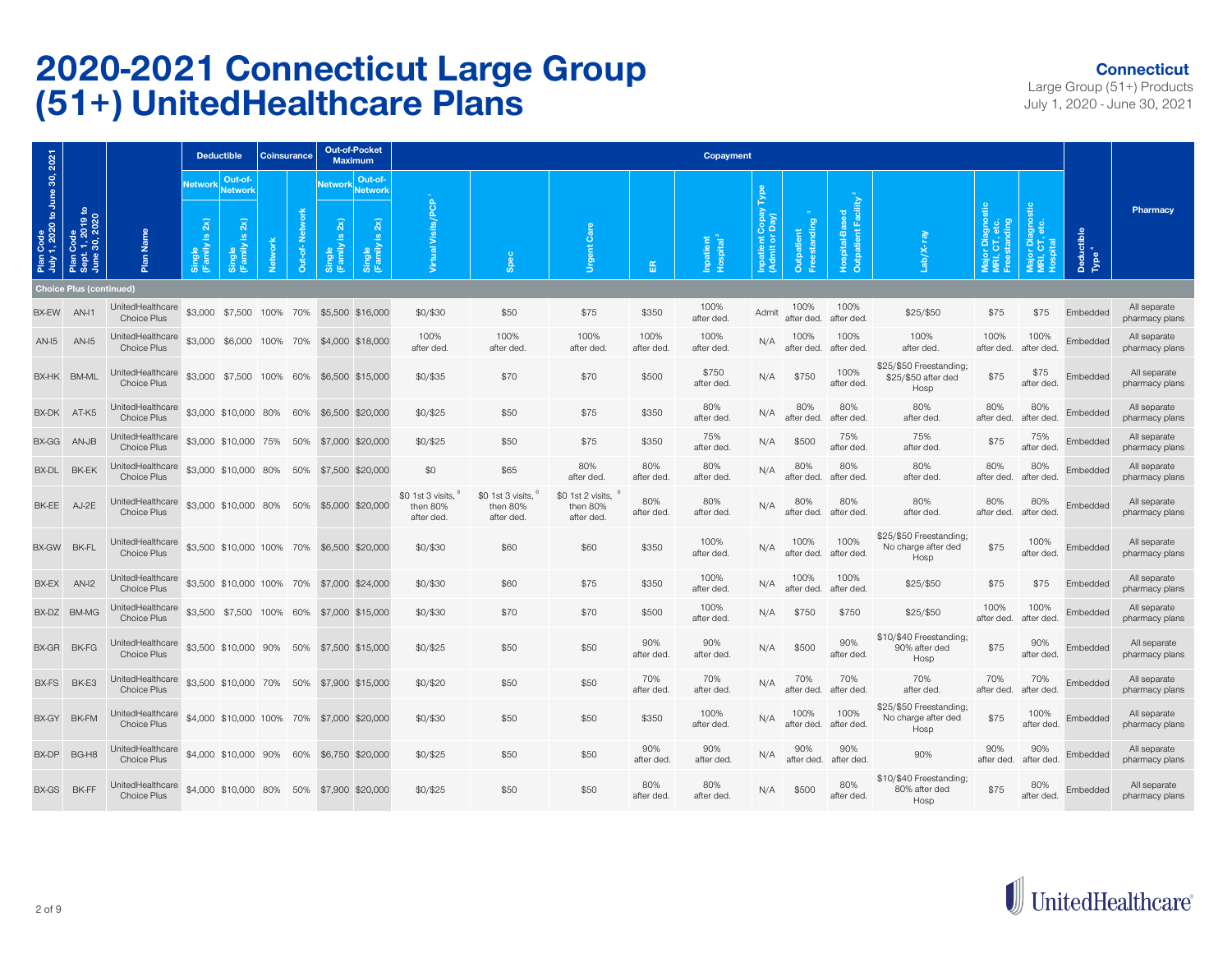#### **Connecticut**

|                                            |                                                |                                                |                                                             | <b>Deductible</b>                                            |                | <b>Coinsurance</b> |                            | <b>Out-of-Pocket</b><br><b>Maximum</b>                                        |                                  |                    |                    |                     | Copayment                             |                          |                     |                                                    |                                                        |                                               |                                   |                                   |                                             |
|--------------------------------------------|------------------------------------------------|------------------------------------------------|-------------------------------------------------------------|--------------------------------------------------------------|----------------|--------------------|----------------------------|-------------------------------------------------------------------------------|----------------------------------|--------------------|--------------------|---------------------|---------------------------------------|--------------------------|---------------------|----------------------------------------------------|--------------------------------------------------------|-----------------------------------------------|-----------------------------------|-----------------------------------|---------------------------------------------|
| Plan Code<br>July 1, 2020 to June 30, 2021 | Plan Code<br>Sept. 1, 2019 to<br>June 30, 2020 | Name                                           | Network<br>$\widetilde{\mathbf{z}}$<br>$\underline{\omega}$ | Out-of-<br>Network<br>$\overline{2}$<br>$\underline{\omega}$ |                | Out-of-Networ      | $\overline{2}$<br>$\omega$ | Out-of-<br>Network Network<br>$\mathbf{2} \mathbf{x}$<br>$\underline{\omega}$ | Visits/PCP                       |                    | Care               |                     |                                       | Copay<br>Day)            | g                   | Hospital-Based<br>Outpatient Facility <sup>2</sup> |                                                        | Major Diagnostic<br>MRI, CT, etc.<br>standing | Major Diagnostic<br>MRI, CT, etc. |                                   | Pharmacy                                    |
|                                            |                                                | Plan                                           | Single<br>(Family                                           | Single<br>(Family                                            | <b>Network</b> |                    | Single<br>(Family          | Single<br>(Family                                                             | Virtual                          | Spec               | <b>Urgent</b>      | 笽                   | Inpatient<br>Hospital <sup>2</sup>    | Inpatient (<br>(Admit or | Outpatient          |                                                    | Lab/X-                                                 |                                               |                                   | Deductible<br>Type <sup>4</sup>   |                                             |
|                                            | <b>Choice Plus (continued)</b>                 |                                                |                                                             |                                                              |                |                    |                            |                                                                               |                                  |                    |                    |                     |                                       |                          |                     |                                                    |                                                        |                                               |                                   |                                   |                                             |
|                                            | BX-DY BK-ES                                    | UnitedHealthcare<br>Choice Plus<br>PROformance |                                                             | \$4,000 \$10,000 80%                                         |                |                    |                            | 50% \$7,900 \$15,000                                                          | \$0/\$10                         | \$50               | \$50               | 50%<br>after ded.   | 80%<br>after ded                      | N/A                      | 80%<br>after ded.   | 80%<br>after ded.                                  | 80%<br>after ded.                                      | 80%<br>after ded.                             | 80%<br>after ded.                 | Embedded                          | All separate<br>pharmacy plans              |
| BX-FN                                      | AP-61                                          | UnitedHealthcare<br>Choice Plus                |                                                             | \$5,000 \$10,000 100% 80%                                    |                |                    |                            | \$7,000 \$20,000                                                              | \$0/\$30                         | \$60               | \$75               | \$350               | 100%<br>after ded.                    | N/A                      | 100%<br>after ded.  | 100%<br>after ded.                                 | 100%<br>after ded.                                     | 100%<br>after ded.                            | 100%<br>after ded.                | Embedded                          | All separate<br>pharmacy plans              |
|                                            | BX-G2 BK-FN                                    | UnitedHealthcare<br>Choice Plus                |                                                             | \$5,000 \$10,000 100% 70% \$7,500 \$20,000                   |                |                    |                            |                                                                               | \$0/\$30                         | \$60               | \$60               | \$350               | 100%<br>after ded.                    | N/A                      | 100%<br>after ded.  | 100%<br>after ded.                                 | \$25/\$50 Freestanding;<br>No charge after ded<br>Hosp | \$75                                          | 100%<br>after ded.                | Embedded                          | All separate<br>pharmacy plans              |
|                                            | BX-DQ BG-H9                                    | UnitedHealthcare<br>Choice Plus                |                                                             | \$5,000 \$10,000 90% 60%                                     |                |                    |                            | \$8,000 \$20,000                                                              | \$0/\$25                         | \$60               | \$60               | 90%<br>after ded.   | 90%<br>after ded.                     | N/A                      | 90%<br>after ded.   | 90%<br>after ded.                                  | 90%                                                    | 90%<br>after ded.                             | 90%<br>after ded.                 | Embedded                          | All separate<br>pharmacy plans              |
| <b>HSA</b>                                 |                                                |                                                |                                                             |                                                              |                |                    |                            |                                                                               |                                  |                    |                    |                     |                                       |                          |                     |                                                    |                                                        |                                               |                                   |                                   |                                             |
| BX-DM                                      | AP-65                                          | UnitedHealthcare<br><b>HSA</b>                 |                                                             |                                                              |                |                    |                            | \$2,000 \$7,500 100% 70% \$4,000 \$15,000                                     | 100%<br>after ded.               | 100%<br>after ded. | 100%<br>after ded. | 100%<br>after ded   | 100%<br>after ded.                    | N/A                      | 100%<br>after ded.  | 100%<br>after ded                                  | 100%<br>after ded.                                     | 100%<br>after ded.                            | 100%<br>after ded.                | Non-Emb<br>Ded/Emb<br><b>OOPM</b> | All combined<br>pharmacy plans              |
| BX-D2                                      | AJ-GG                                          | UnitedHealthcare<br><b>HSA</b>                 |                                                             |                                                              |                |                    |                            | \$2,000 \$7,500 100% 50% \$4,000 \$15,000                                     | \$0 after ded/\$30<br>after ded. | \$50<br>after ded. | 100%<br>after ded. | \$350<br>after ded  | \$500<br>after ded.                   | Admit                    | 100%<br>after ded.  | 100%<br>after ded                                  | 100%<br>after ded.                                     | 100%<br>after ded.                            | 100%<br>after ded.                | Non-Emb<br>Ded/Emb<br><b>OOPM</b> | All combined<br>pharmacy plans <sup>8</sup> |
| BX-GV                                      | AY-S5                                          | UnitedHealthcare<br><b>HSA</b>                 |                                                             | \$2,000 \$7,500 100% 70%                                     |                |                    |                            | \$5,500 \$15,000                                                              | \$0 after ded/\$25<br>after ded. | \$50<br>after ded. | \$50<br>after ded. | \$350<br>after ded. | \$500 day/\$2,000<br>admit after ded. | Day                      | \$250<br>after ded. | \$500<br>after ded.                                | \$25/\$50<br>after ded.                                | \$75<br>after ded.                            | \$75<br>after ded                 | Non-Emb<br>Ded/Emb<br><b>OOPM</b> | All combined<br>pharmacy plans              |
| BX-DN                                      | AP-66                                          | UnitedHealthcare<br><b>HSA</b>                 |                                                             | \$2,500 \$7,500 100% 70%                                     |                |                    |                            | \$5,000 \$15,000                                                              | 100%<br>after ded.               | 100%<br>after ded. | 100%<br>after ded. | 100%<br>after ded.  | 100%<br>after ded.                    | N/A                      | 100%<br>after ded.  | 100%<br>after ded                                  | 100%<br>after ded.                                     | 100%<br>after ded.                            | 100%<br>after ded.                | Non-Emb<br>Ded/Emb<br><b>OOPM</b> | All combined<br>pharmacy plans              |
|                                            | BX-GT BK-F5                                    | UnitedHealthcare<br><b>HSA</b>                 |                                                             |                                                              |                |                    |                            | \$2,500 \$7,500 100% 70% \$5,500 \$15,000                                     | \$0 after ded/\$30<br>after ded. | \$50<br>after ded. | \$75<br>after ded. | \$350<br>after ded  | \$500<br>after ded.                   | Admit                    | \$250<br>after ded. | \$500<br>after ded                                 | \$25/\$50<br>after ded.                                | \$75<br>after ded.                            | \$75<br>after ded.                | Non-Emb<br>Ded/Emb<br><b>OOPM</b> | All combined<br>pharmacy plans <sup>o</sup> |
| BX-GU                                      | AY-ST                                          | UnitedHealthcare<br><b>HSA</b>                 |                                                             |                                                              |                |                    |                            | \$2,500 \$7,500 100% 70% \$6,000 \$15,000                                     | \$0 after ded/\$25<br>after ded. | \$50<br>after ded. | \$75<br>after ded. | \$350<br>after ded  | \$500<br>after ded.                   | Admit                    | \$250<br>after ded. | \$500<br>after ded                                 | \$25/\$50<br>after ded.                                | \$75<br>after ded.                            | \$75<br>after ded.                | Non-Emb<br>Ded/Emb<br><b>OOPM</b> | All combined<br>pharmacy plans              |
| BX-D3                                      | AJ-GH                                          | UnitedHealthcare<br><b>HSA</b>                 |                                                             | \$3,000 \$10,000 100% 50%                                    |                |                    |                            | \$6,250 \$20,000                                                              | \$0 after ded/\$30<br>after ded. | \$50<br>after ded. | 100%<br>after ded. | \$350<br>after ded. | 100%<br>after ded.                    | N/A                      | 100%<br>after ded.  | 100%<br>after ded                                  | 100%<br>after ded.                                     | 100%<br>after ded.                            | 100%<br>after ded.                | Embedded                          | All combined<br>pharmacy plans              |
| BX-D4                                      | AJ-GI                                          | UnitedHealthcare<br><b>HSA</b>                 |                                                             |                                                              |                |                    |                            | \$3,000 \$10,000 100% 70% \$6,250 \$20,000                                    | 100%<br>after ded.               | 100%<br>after ded. | 100%<br>after ded. | 100%<br>after ded.  | 100%<br>after ded.                    | N/A                      | 100%<br>after ded.  | 100%<br>after ded                                  | 100%<br>after ded.                                     | 100%<br>after ded.                            | 100%<br>after ded                 | Embedded                          | All combined<br>pharmacy plans'             |
|                                            | BX-GX AY-S6                                    | UnitedHealthcare<br><b>HSA</b>                 |                                                             |                                                              |                |                    |                            | \$3,000 \$10,000 100% 70% \$6,500 \$20,000                                    | \$0 after ded/\$25<br>after ded. | \$50<br>after ded. | \$50<br>after ded. | \$350<br>after ded. | \$500 day/\$2,000<br>admit after ded. | Day                      | \$150<br>after ded. | \$250<br>after ded                                 | 100%<br>after ded.                                     | \$75<br>after ded.                            | \$75<br>after ded.                | Embedded                          | All combined<br>pharmacy plans              |

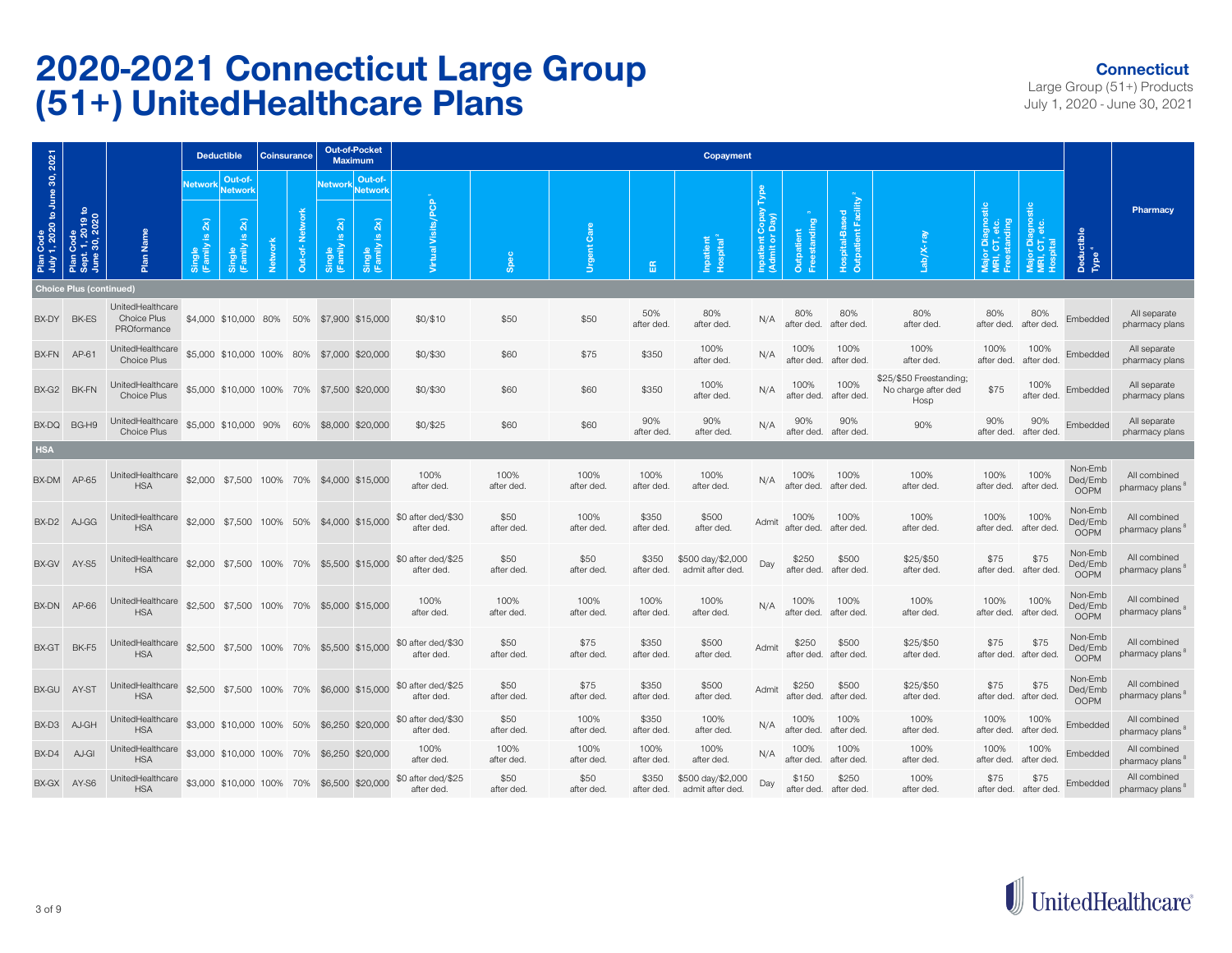#### **Connecticut**

|                                            |                                                |                                   | <b>Deductible</b>                                                 |                                                                                        | <b>Coinsurance</b> |           | <b>Out-of-Pocket</b><br><b>Maximum</b>        |                                                                       |                                  |                    |                    |                     | <b>Copayment</b>                      |                                            |                        |                                        |                                                        |                                          |                    |                                 |                                 |
|--------------------------------------------|------------------------------------------------|-----------------------------------|-------------------------------------------------------------------|----------------------------------------------------------------------------------------|--------------------|-----------|-----------------------------------------------|-----------------------------------------------------------------------|----------------------------------|--------------------|--------------------|---------------------|---------------------------------------|--------------------------------------------|------------------------|----------------------------------------|--------------------------------------------------------|------------------------------------------|--------------------|---------------------------------|---------------------------------|
| Plan Code<br>July 1, 2020 to June 30, 2021 | Plan Code<br>Sept. 1, 2019 to<br>June 30, 2020 | <b>Name</b><br>Plan               | <b>Network</b><br>2x<br>$\underline{\omega}$<br>Single<br>(Family | Out-of-<br><b>Network</b><br>$\overline{2}$<br>$\underline{\omega}$<br>$\frac{2}{\pi}$ | <b>Netwo</b>       | $\bar{5}$ | <b>Network</b><br>$\overline{2}$<br><u>_ഗ</u> | Out-of-<br><b>Network</b><br>2x<br>$\mathbf{a}$<br>Single<br>(Family) | Visits <sub>/</sub>              | န္တိ               | ී<br>Urgent (      | 岛                   | Inpatient<br>Hospital                 | Copa<br>pay)<br>Inpatient C<br>(Admit or I | standing<br>Outpatient | Facility<br>Hospital-Based<br>tpatient | b/X-                                                   | r Diagnos<br>CT, etc.<br>standing<br>žΞ£ | ă۱                 | Deductible<br>Type <sup>4</sup> | Pharmacy                        |
|                                            | <b>HSA</b> (continued)                         |                                   |                                                                   |                                                                                        |                    |           |                                               |                                                                       |                                  |                    |                    |                     |                                       |                                            |                        |                                        |                                                        |                                          |                    |                                 |                                 |
| BK-E2                                      | BK-E2                                          | UnitedHealthcare<br><b>HSA</b>    |                                                                   | \$3,000 \$10,000 80% 50%                                                               |                    |           | \$6,750 \$15,000                              |                                                                       | 80%<br>after ded                 | 80%<br>after ded.  | 80%<br>after ded.  | 80%<br>after ded    | 80%<br>after ded                      | N/A                                        | 80%<br>after ded.      | 80%<br>after ded.                      | 80%<br>after ded                                       | 80%<br>after ded                         | 80%<br>after ded.  | Embedded                        | All combined<br>pharmacy plans  |
| BX-D5                                      | AJ-GJ                                          | UnitedHealthcare<br><b>HSA</b>    |                                                                   | \$4,000 \$10,000 100% 70%                                                              |                    |           | \$6,850 \$20,000                              |                                                                       | 100%<br>after ded                | 100%<br>after ded. | 100%<br>after ded. | 100%<br>after ded   | 100%<br>after ded                     | N/A                                        | 100%<br>after ded.     | 100%<br>after ded.                     | 100%<br>after ded                                      | 100%<br>after ded.                       | 100%<br>after ded  | Embedded                        | All combined<br>pharmacy plans  |
| BK-EV                                      | BK-EV                                          | UnitedHealthcare<br><b>HSA</b>    |                                                                   | \$4,000 \$10,000 90%                                                                   |                    | 50%       | \$6,750 \$15,000                              |                                                                       | 90%<br>after ded                 | 90%<br>after ded.  | 90%<br>after ded.  | 90%<br>after ded    | 90%<br>after ded                      | N/A                                        | 90%<br>after ded.      | 90%<br>after ded.                      | 90%<br>after ded                                       | 90%<br>after ded                         | 90%<br>after ded.  | Embedded                        | All combined<br>pharmacy plans  |
| BX-GZ                                      | AY-S7                                          | UnitedHealthcare<br><b>HSA</b>    |                                                                   | \$4,000 \$6,500 100% 70%                                                               |                    |           | \$6,650 \$15,000                              |                                                                       | \$0 after ded/\$25<br>after ded. | \$50<br>after ded. | \$50<br>after ded. | \$200<br>after ded. | \$500 day/\$2,000<br>admit after ded. | Day                                        | \$150<br>after ded.    | \$250<br>after ded.                    | \$10/\$40 after ded                                    | \$75<br>after ded.                       | \$75<br>after ded. | Embedded                        | All combined<br>pharmacy plans  |
| $AE-1G$                                    | AB-GR                                          | UnitedHealthcare<br><b>HSA</b>    |                                                                   | \$5,500 \$11,000 70%                                                                   |                    | 50%       | \$6,350 \$12,700                              |                                                                       | 70%<br>after ded                 | 70%<br>after ded.  | 70%<br>after ded.  | 70%<br>after ded    | 70%<br>after ded.                     | N/A                                        | 70%<br>after ded.      | 70%<br>after ded.                      | 70%<br>after ded                                       | 70%<br>after ded.                        | 70%<br>after ded.  | Embedded                        | All combined<br>pharmacy plans  |
| Al-YL AE-1H                                |                                                | UnitedHealthcare<br><b>HSA</b>    |                                                                   |                                                                                        |                    |           | \$6,000 \$10,000 100% 70% \$6,450 \$20,000    |                                                                       | 100%<br>after ded                | 100%<br>after ded. | 100%<br>after ded. | 100%<br>after ded   | 100%<br>after ded                     | N/A                                        | 100%<br>after ded.     | 100%<br>after ded                      | 100%<br>after ded                                      | 100%<br>after ded.                       | 100%<br>after ded. | Embedded                        | All combined<br>pharmacy plans  |
| <b>Choice EPO</b>                          |                                                |                                   |                                                                   |                                                                                        |                    |           |                                               |                                                                       |                                  |                    |                    |                     |                                       |                                            |                        |                                        |                                                        |                                          |                    |                                 |                                 |
| BX-G4 BK-FP                                |                                                | UnitedHealthcare<br>Choice EPO    | \$1,500                                                           | N/A                                                                                    | 100% N/A           |           | \$4,000                                       | N/A                                                                   | \$0/\$25                         | \$50               | \$50               | \$350               | 100%<br>after ded                     | N/A                                        | 100%<br>after ded.     | 100%<br>after ded                      | \$20/\$50                                              | \$75                                     | 100%<br>after ded  | Embedded                        | All separate<br>pharmacy plans  |
| BX-HG BM-MH                                |                                                | UnitedHealthcare<br>Choice EPO    | \$2,000                                                           | N/A                                                                                    | 100% N/A           |           | \$6,000                                       | N/A                                                                   | \$0/\$25                         | \$60               | \$60               | \$350<br>after ded. | \$500<br>after ded                    | Admit                                      | 100%<br>after ded.     | \$500<br>after ded.                    | \$25/\$50 Freestanding;<br>\$25/\$50 after ded<br>Hosp | \$75                                     | \$75<br>after ded. | Embedded                        | All separate<br>pharmacy plans  |
| BQ-9M                                      | BQ-9M                                          | UnitedHealthcare<br>Choice EPO    | \$2,000                                                           | N/A                                                                                    | 100%               | N/A       | \$6,000                                       | N/A                                                                   | 100%<br>after ded                | 100%<br>after ded. | 100%<br>after ded. | 100%<br>after ded   | 100%<br>after ded                     | N/A                                        | 100%<br>after ded.     | 100%<br>after ded.                     | 100%<br>after ded.                                     | 100%<br>after ded.                       | 100%<br>after ded. | Embedded                        | All combined<br>pharmacy plans' |
| BX-G5                                      | BK-FQ                                          | UnitedHealthcare<br>Choice EPO    | \$2,500                                                           | N/A                                                                                    | 100%               | N/A       | \$4,500                                       | N/A                                                                   | \$0/\$25                         | \$50               | \$50               | \$350               | 100%<br>after ded                     | N/A                                        | 100%<br>after ded.     | 100%<br>after ded                      | \$20/\$50                                              | \$75                                     | 100%<br>after ded  | Embedded                        | All separate<br>pharmacy plans  |
| BX-HA                                      | BK-FV                                          | UnitedHealthcare<br>Choice EPO    | \$2,500                                                           | N/A                                                                                    | 90%                | N/A       | \$5,000                                       | N/A                                                                   | \$0/\$20                         | \$50               | \$50               | \$350               | 90%<br>after ded                      | N/A                                        | 90%<br>after ded.      | 90%<br>after ded.                      | \$20/\$50                                              | \$75                                     | 90%<br>after ded.  | Embedded                        | All separate<br>pharmacy plans  |
| AY-SK                                      | AY-SK                                          | UnitedHealthcare<br>Choice EPO    | \$2,500                                                           | N/A                                                                                    | 80%                | N/A       | \$5,000                                       | N/A                                                                   | 80%<br>after ded                 | 80%<br>after ded.  | 80%<br>after ded.  | 80%<br>after ded    | 80%<br>after ded                      | N/A                                        | 80%<br>after ded.      | 80%<br>after ded.                      | 80%<br>after ded.                                      | 80%<br>after ded.                        | 80%<br>after ded.  | Embedded                        | All separate<br>pharmacy plans  |
| BX-EA                                      | AY-SJ                                          | UnitedHealthcare<br>Choice EPO PA | \$2,500                                                           | N/A                                                                                    | 100%               | N/A       | \$6,000                                       | N/A                                                                   | \$0                              | \$50               | \$50               | \$200<br>after ded  | \$500<br>after ded                    | Admit                                      | \$250<br>after ded.    | \$250<br>after ded.                    | 100%<br>after ded                                      | 100%<br>after ded                        | 100%<br>after ded  | Embedded                        | All separate<br>pharmacy plans  |
| BX-HM                                      | N/A                                            | UnitedHealthcare<br>Choice EPO    | \$3,500                                                           | N/A                                                                                    | 100%               | N/A       | \$7,000                                       | N/A                                                                   | \$0/\$25                         | \$60               | \$60               | 100%<br>after ded   | 100%<br>after ded                     | N/A                                        | \$500                  | 100%<br>after ded.                     | \$25/\$50 Freestanding;<br>100% after ded.<br>Hosp     | \$75                                     | 100%<br>after ded  | Embedded                        | All separate<br>pharmacy plans  |
| BX-GO                                      | BK-FJ                                          | UnitedHealthcare<br>Choice EPO    | \$2,850                                                           | N/A                                                                                    | 90%                | N/A       | \$7,500                                       | N/A                                                                   | \$0/\$25                         | \$50               | \$50               | 90%<br>after ded    | 90%<br>after ded                      | N/A                                        | \$500                  | 90%<br>after ded.                      | \$10/\$40 Freestanding;<br>90% after ded<br>Hosp       | \$75                                     | 90%<br>after ded.  | Embedded                        | All separate<br>pharmacy plans  |
| BX-DS                                      | BK-E4                                          | UnitedHealthcare<br>Choice EPO    | \$3,000                                                           | N/A                                                                                    | 100% N/A           |           | \$7,000                                       | N/A                                                                   | \$0/\$15                         | 100%<br>after ded. | 100%<br>after ded. | 200<br>after ded.   | 100%<br>after ded                     | N/A                                        | 100%<br>after ded.     | 100%<br>after ded.                     | 100%<br>after ded.                                     | 100%<br>after ded.                       | 100%<br>after ded  | Embedded                        | All separate<br>pharmacy plans  |

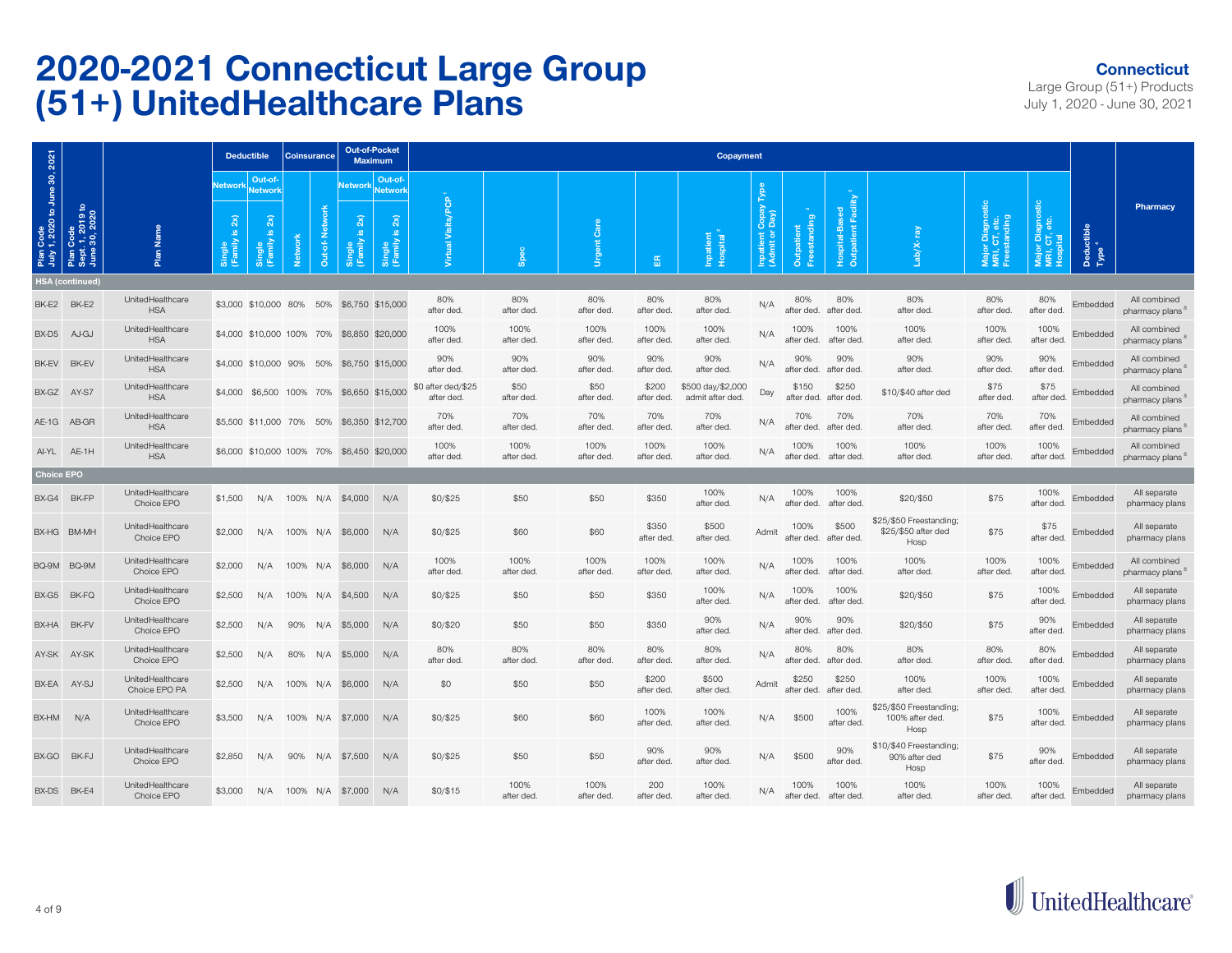#### **Connecticut**

|                                  |                                                |                                               |                                                  | <b>Deductible</b>                                       | <b>Coinsurance</b> |     | <b>Out-of-Pocket</b><br><b>Maximum</b> |                               |                                             |                                             |                                             |                     | <b>Copayment</b>      |                                   |                            |                                |                                                        |                                   |                    |                                 |                                |
|----------------------------------|------------------------------------------------|-----------------------------------------------|--------------------------------------------------|---------------------------------------------------------|--------------------|-----|----------------------------------------|-------------------------------|---------------------------------------------|---------------------------------------------|---------------------------------------------|---------------------|-----------------------|-----------------------------------|----------------------------|--------------------------------|--------------------------------------------------------|-----------------------------------|--------------------|---------------------------------|--------------------------------|
| Code<br>1, 2020 to June 30, 2021 |                                                |                                               | <b>Network</b>                                   | Out-of-<br><b>Network</b>                               |                    |     | <b>Network</b>                         | Out-of-<br>Network            | eoq                                         |                                             |                                             |                     |                       |                                   |                            | Facili                         |                                                        |                                   |                    |                                 | Pharmacy                       |
| Plan<br>July 1                   | Plan Code<br>Sept. 1, 2019 to<br>June 30, 2020 | Plan Name                                     | 2x)<br>$\underline{\omega}$<br>Single<br>(Family | 2x)<br>$\underline{\omega}$<br>(Family<br><b>Single</b> | <b>Network</b>     | å   | 2x<br>ு                                | 2x)<br>Single<br>(Family is 2 | Visits/<br>tual                             | Spec                                        | Care<br><b>Urgent</b>                       | 岳                   | Inpatient<br>Hospital | Inpatient Copay<br>(Admit or Day) | Freestanding<br>Outpatient | Hospital-Ba<br>Outpatient      | ලි                                                     | r Diagnos<br>CT, etc.<br>standing | ă                  | Deductible<br>Type <sup>4</sup> |                                |
|                                  | <b>Choice EPO (continued)</b>                  |                                               |                                                  |                                                         |                    |     |                                        |                               |                                             |                                             |                                             |                     |                       |                                   |                            |                                |                                                        |                                   |                    |                                 |                                |
| BX-GP                            | BK-FK                                          | UnitedHealthcare<br>Choice EPO<br>PROformance | \$3,000                                          | N/A                                                     | 80%                |     | N/A \$7,000                            | N/A                           | \$0/\$15                                    | \$35/\$50                                   | \$50                                        | 80%<br>after ded.   | 80%<br>after ded      | N/A                               | \$500                      | 80%<br>after ded.              | \$10/\$40 Freestanding;<br>80% after ded<br>Hosp       | \$75                              | 80%<br>after ded.  | Embedded                        | All separate<br>pharmacy plans |
|                                  | BX-F2 AY-SS                                    | UnitedHealthcare<br>Choice EPO                | \$3,000                                          | N/A                                                     | 100% N/A           |     | \$5,000                                | N/A                           | $$0/$20$ <sup>5</sup><br>335                | $$35$ <sup>5</sup><br>/\$50                 | \$50                                        | 100%<br>after ded.  | 100%<br>after ded     | N/A                               | 100%<br>after ded.         | 100%<br>after ded.             | 100%<br>after ded.                                     | 100%<br>after ded                 | 100%<br>after ded  | Embedded                        | All separate<br>pharmacy plans |
| BX-G6                            | BK-FR                                          | UnitedHealthcare<br>Choice EPO                | \$3,000                                          | N/A                                                     | 100% N/A           |     | \$6,000                                | N/A                           | \$0/\$25                                    | \$50                                        | \$50                                        | \$350               | 100%<br>after ded     | N/A                               | 100%<br>after ded.         | 100%<br>after ded.             | \$20/\$50 Freestanding;<br>No charge after ded<br>Hosp | \$75                              | 100%<br>after ded. | Embedded                        | All separate<br>pharmacy plans |
|                                  | BX-D6 AY-SL                                    | UnitedHealthcare<br>Choice EPO                | \$3,000                                          | N/A                                                     |                    |     | 100% N/A \$6,000                       | N/A                           | \$0/\$25                                    | \$60                                        | \$60                                        | 100%<br>after ded.  | 100%<br>after ded     | N/A                               | 100%<br>after ded.         | 100%<br>after ded              | 100%<br>after ded.                                     | 100%<br>after ded                 | 100%<br>after ded  | Embedded                        | All separate<br>pharmacy plans |
| BX-GI                            | <b>BA-80</b>                                   | UnitedHealthcare<br>Choice EPO                | \$3,000                                          | N/A                                                     | 80%                | N/A | \$6,000                                | N/A                           | \$0/\$25                                    | \$50                                        | \$50                                        | 80%<br>after ded    | 80%<br>after ded      | N/A                               | \$500                      | 80%<br>after ded.              | \$10/\$40;<br>80% after ded.<br>Hosp.                  | \$75                              | 80%<br>after ded.  | Embedded                        | All separate<br>pharmacy plans |
| BX-D9                            | AY-SI                                          | UnitedHealthcare<br>Choice EPO                | \$3,000                                          | N/A                                                     | 80%                | N/A | \$6,500                                | N/A                           | \$0                                         | \$50                                        | \$50                                        | 80%<br>after ded.   | 80%<br>after ded      | N/A                               | 80%<br>after ded.          | 80%<br>after ded.              | 80%<br>after ded.                                      | 80%<br>after ded                  | 80%<br>after ded.  | Embedded                        | All separate<br>pharmacy plans |
|                                  | BX-HH BM-MI                                    | UnitedHealthcare<br>Choice EPO                | \$3,000                                          | N/A                                                     | 80%                | N/A | \$6,500                                | N/A                           | \$0/\$30                                    | \$70                                        | \$70                                        | 80%<br>after ded.   | 80%<br>after ded      | N/A                               | \$750                      | 80%<br>after ded.              | \$25/\$50 Freestanding;<br>80% after ded<br>Hosp       | \$75                              | 80%<br>after ded.  | Embedded                        | All separate<br>pharmacy plans |
| BX-HE                            | BQ-9P                                          | UnitedHealthcare<br>Choice EPO                | \$3,000                                          | N/A                                                     | 100% N/A           |     | \$7,000                                | N/A                           | \$0/\$30 <sup>5</sup><br>345                | \$60 <sup>5</sup><br>$/$ \$75               | \$75                                        | \$350<br>after ded  | \$500<br>after ded    | Admit                             | 100%<br>after ded.         | 100%<br>after ded.             | \$25/\$50 Freestanding;<br>100% after ded<br>Hosp      | \$75                              | 100%<br>after ded. | Embedded                        | All separate<br>pharmacy plans |
| BX-HL                            | N/A                                            | UnitedHealthcare<br>Choice EPO                | \$3,000                                          | N/A                                                     | 100%               | N/A | \$7,250                                | N/A                           | $$0/$15$ <sup>5</sup><br>;\$30              | \$50 <sup>5</sup><br>$/$ \$75               | \$70                                        | \$350<br>after ded  | 100%<br>after ded.    | N/A                               | \$500                      | 100%<br>after ded.             | \$25/\$50 Freestanding;<br>100% after ded<br>Hosp      | \$75                              | 100%<br>after ded  | Embedded                        | All separate<br>pharmacy plans |
|                                  | BX-DR BK-EU                                    | UnitedHealthcare<br>Choice EPO                | \$3,000                                          | N/A                                                     | 90%                | N/A | \$7,500                                | N/A                           | \$0/\$25                                    | \$50                                        | \$50                                        | 90%<br>after ded.   | 90%<br>after ded.     | N/A                               | 90%<br>after ded.          | 90%<br>after ded.              | 90%<br>after ded.                                      | 90%<br>after ded.                 | 90%<br>after ded.  | Embedded                        | All separate<br>pharmacy plans |
|                                  | BK-EM BK-EM                                    | UnitedHealthcare<br>Choice EPO                | \$3,000                                          | N/A                                                     | 80%                | N/A | \$7,900                                | N/A                           | \$0 1st 3 visits.<br>then 80%<br>after ded. | \$0 1st 3 visits.<br>then 80%<br>after ded. | \$0 1st 2 visits,<br>then 80%<br>after ded. | 80%<br>after ded.   | 80%<br>after ded.     | N/A                               | 80%<br>after ded.          | 80%<br>after ded.              | 80%<br>after ded.                                      | 80%<br>after ded                  | 80%<br>after ded.  | Embedded                        | All separate<br>pharmacy plans |
| BX-G7                            | BK-FS                                          | UnitedHealthcare<br>Choice EPO                | \$3,500                                          | N/A                                                     | 100%               | N/A | \$6,500                                | N/A                           | \$0/\$30                                    | \$50/\$60                                   | \$60                                        | \$350               | 100%<br>after ded.    | N/A                               | 100%<br>after ded.         | 100%<br>after ded.             | \$20/\$50 Freestanding;<br>No charge after ded<br>Hosp | \$75                              | 100%<br>after ded. | Embedded                        | All separate<br>pharmacy plans |
|                                  | BX-D7 AY-SM                                    | UnitedHealthcare<br>Choice EPO                | \$3,500                                          | N/A                                                     | 100% N/A           |     | \$6,500                                | N/A                           | \$0/\$30                                    | \$50                                        | \$50                                        | 100%<br>after ded.  | 100%<br>after ded     | N/A                               | 100%<br>after ded.         | 100%<br>after ded              | 100%<br>after ded.                                     | 100%<br>after ded                 | 100%<br>after ded  | Embedded                        | All separate<br>pharmacy plans |
|                                  | BX-HJ BM-MK                                    | UnitedHealthcare<br>Choice EPO                | \$3,500                                          | N/A                                                     |                    |     | 100% N/A \$7,000                       | N/A                           | \$0/\$30                                    | \$70                                        | \$70                                        | \$350<br>after ded. | \$500<br>after ded    | Admit                             | 100%                       | \$500<br>after ded. after ded. | \$25/\$50 Freestanding:<br>\$25/\$50 after ded<br>Hosp | \$75                              | \$75<br>after ded  | Embedded                        | All separate<br>pharmacy plans |

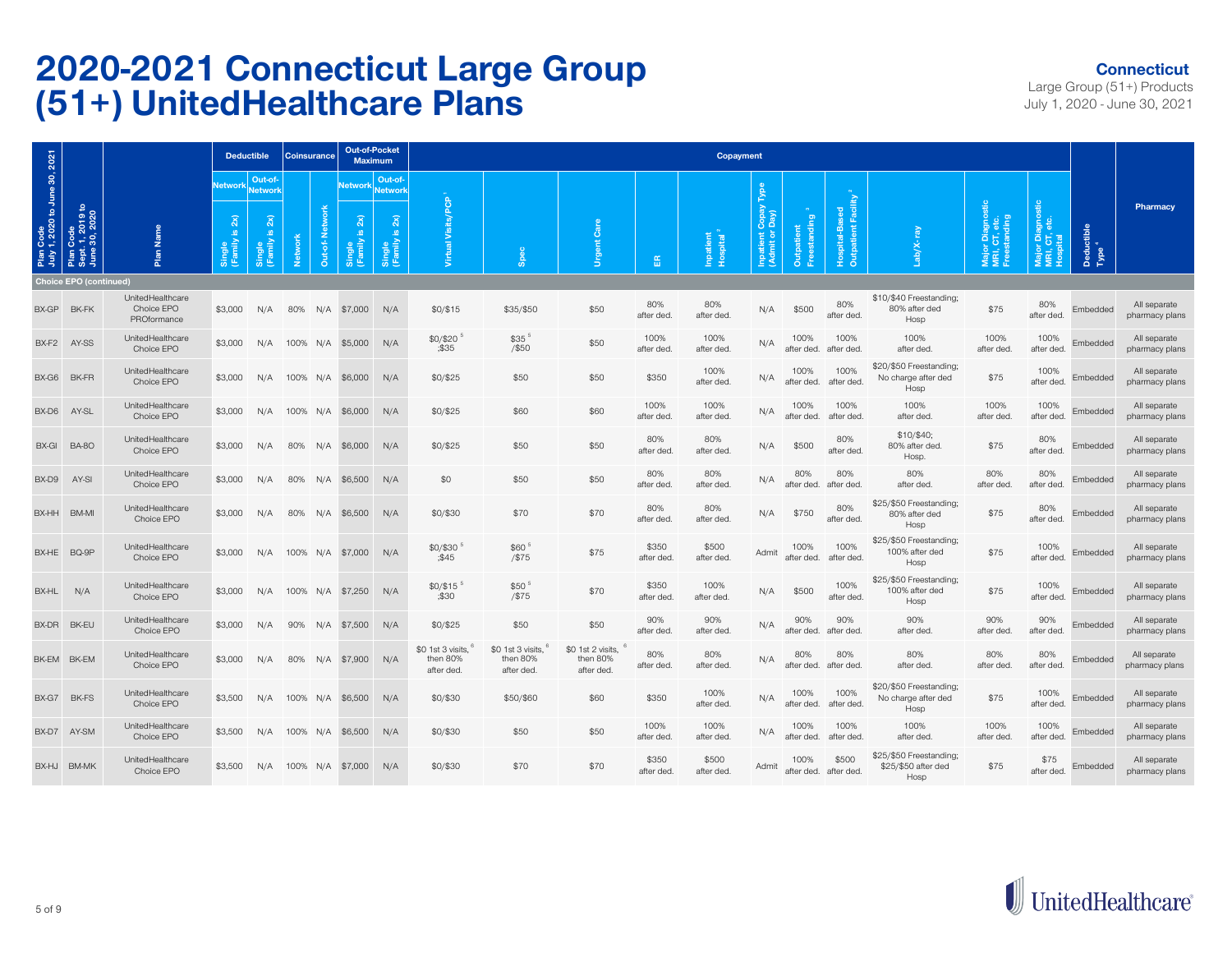#### **Connecticut**

| 2021                                              |                                                           |                                               | <b>Deductible</b>                                           |                                                     | Coinsurance    |              | <b>Out-of-Pocket</b><br><b>Maximum</b> |                                                 |                                              |                                              |                                              |                     | Copayment             |                                             |                               |                                    |                                                        |                                   |                    |                                 |                                |
|---------------------------------------------------|-----------------------------------------------------------|-----------------------------------------------|-------------------------------------------------------------|-----------------------------------------------------|----------------|--------------|----------------------------------------|-------------------------------------------------|----------------------------------------------|----------------------------------------------|----------------------------------------------|---------------------|-----------------------|---------------------------------------------|-------------------------------|------------------------------------|--------------------------------------------------------|-----------------------------------|--------------------|---------------------------------|--------------------------------|
|                                                   |                                                           |                                               | <b>Network</b>                                              | Out-of-<br><b>Network</b>                           |                |              | <b>Network</b>                         | Out-of-<br><b>Network</b>                       |                                              |                                              |                                              |                     |                       |                                             |                               |                                    |                                                        |                                   |                    |                                 | Pharmacy                       |
| n Code<br>r 1, 2020 to June 30, 2<br>Plan<br>July | Code<br>1, 2019 to<br>, 30, 2020<br>Plan<br>Sept.<br>June | Plan Name                                     | $\widetilde{\mathbf{z}}$<br>$\omega$<br>$\frac{2}{10}$<br>洒 | $2x)$<br>$\overline{\mathbf{v}}$<br>amily<br>Single | <b>Network</b> | ž<br>Out-of- | 2x                                     | 2x)<br>$\overline{\omega}$<br>Single<br>(Family | Visits/PCP<br>Virtual                        | Spec                                         | Care<br>Urgent                               | 岳                   | Inpatient<br>Hospital | Copay<br>Vedo<br>Inpatient C<br>(Admit or I | standing<br><b>Outpatient</b> | Facil<br>Outpatient<br>Hospital-Ba |                                                        | r Diagnos<br>CT, etc.<br>standing | ö                  | Deductible<br>Type <sup>4</sup> |                                |
|                                                   | <b>Choice EPO (continued)</b>                             |                                               |                                                             |                                                     |                |              |                                        |                                                 |                                              |                                              |                                              |                     |                       |                                             |                               |                                    |                                                        |                                   |                    |                                 |                                |
|                                                   | BX-GM BK-FE                                               | UnitedHealthcare<br>Choice EPO<br>PROformance | \$3,750                                                     | N/A                                                 | 75%            |              | N/A \$7,900                            | N/A                                             | \$0/\$10                                     | \$50                                         | \$50                                         | 50%<br>after ded.   | 75%<br>after ded.     | N/A                                         | \$500                         | 75%<br>after ded.                  | \$10/\$40 Freestanding;<br>75% after ded<br>Hosp       | \$75                              | 75%<br>after ded.  | Embedded                        | All separate<br>pharmacy plans |
| BX-G8                                             | BK-FT                                                     | UnitedHealthcare<br>Choice EPO                | \$4,000                                                     | N/A                                                 |                |              | 100% N/A \$7,500                       | N/A                                             | \$0/\$30                                     | \$60                                         | \$60                                         | \$250               | 100%<br>after ded.    | N/A                                         | 100%<br>after ded.            | 100%<br>after ded.                 | \$20/\$50 Freestanding;<br>No charge after ded<br>Hosp | \$75                              | 100%<br>after ded. | Embedded                        | All separate<br>pharmacy plans |
| BX-DX                                             | BK-ER                                                     | UnitedHealthcare<br>Choice EPO                | \$4,000                                                     | N/A                                                 | 90%            | N/A          | \$7,900                                | N/A                                             | \$0/\$10                                     | \$50                                         | \$50                                         | 50%<br>after ded.   | 90%<br>after ded.     | N/A                                         | 90%<br>after ded.             | 90%<br>after ded.                  | 90%<br>after ded.                                      | 90%<br>after ded                  | 90%<br>after ded.  | Embedded                        | All separate<br>pharmacy plans |
| BX-GJ                                             | BK-FB                                                     | UnitedHealthcare<br>Choice EPO                | \$4,000                                                     | N/A                                                 | 80%            |              | N/A \$7,000                            | N/A                                             | \$0/\$25                                     | \$50                                         | \$50                                         | 80%<br>after ded.   | 80%<br>after ded.     | N/A                                         | \$500                         | 80%<br>after ded.                  | \$10/\$40 Freestanding;<br>80% after ded<br>Hosp       | \$75                              | 80%<br>after ded.  | Embedded                        | All separate<br>pharmacy plans |
| BX-HI                                             | BM-MJ                                                     | UnitedHealthcare<br>Choice EPO                | \$4,000                                                     | N/A                                                 | 90%            | N/A          | \$7,250                                | N/A                                             | $$0/$ \$35                                   | \$75                                         | \$75                                         | 90%<br>after ded.   | 90%<br>after ded.     | N/A                                         | \$750                         | 90%<br>after ded.                  | \$25/\$50 Freestanding;<br>90% after ded<br>Hosp       | 90%<br>after ded                  | 90%<br>after ded.  | Embedded                        | All separate<br>pharmacy plans |
| BX-HN                                             | N/A                                                       | UnitedHealthcare<br>Choice EPO                | \$4,000                                                     | N/A                                                 |                |              | 100% N/A \$7,500                       | N/A                                             | \$0/\$25                                     | \$60                                         | \$60                                         | 100%<br>after ded.  | 100%<br>after ded.    | N/A                                         | \$500                         | 100%<br>after ded                  | \$25/\$50 Freestanding;<br>100% after ded.<br>Hosp     | \$75                              | 100%<br>after ded. | Embedded                        | All separate<br>pharmacy plans |
|                                                   | BX-HF BQ-9Q                                               | UnitedHealthcare<br>Choice EPO                | \$4,000                                                     | N/A                                                 |                |              | 100% N/A \$7,500                       | N/A                                             | \$0/\$30<br>: \$45                           | $$60$ <sup>5</sup><br>$/$ \$75               | \$75                                         | 100%<br>after ded.  | 100%<br>after ded.    | N/A                                         | 100%<br>after ded.            | 100%<br>after ded.                 | \$25/\$50 Freestanding;<br>100% after ded<br>Hosp      | \$75                              | 100%<br>after ded  | Embedded                        | All separate<br>pharmacy plans |
| BX-DT                                             | BK-E5                                                     | UnitedHealthcare<br>Choice EPO                | \$4,000                                                     | N/A                                                 |                |              | 100% N/A \$7,500                       | N/A                                             | \$0/\$15                                     | 100%<br>after ded                            | 100%<br>after ded.                           | \$200<br>after ded  | 100%<br>after ded.    | N/A                                         | 100%<br>after ded.            | 100%<br>after ded.                 | 100%<br>after ded.                                     | 100%<br>after ded                 | 100%<br>after ded  | Embedded                        | All separate<br>pharmacy plans |
| BX-DX                                             | BK-ER                                                     | UnitedHealthcare<br>Choice EPO<br>PROformance | \$4,000                                                     | N/A                                                 | 90%            | N/A          | \$7,900                                | N/A                                             | \$0/\$10                                     | \$50                                         | \$50                                         | 50%<br>after ded.   | 90%<br>after ded.     | N/A                                         | 90%<br>after ded.             | 90%<br>after ded.                  | 90%<br>after ded.                                      | 90%<br>after ded                  | 90%<br>after ded.  | Embedded                        | All separate<br>pharmacy plans |
| BX-F5                                             | BK-E9                                                     | UnitedHealthcare<br>Choice EPO                | \$5,000                                                     | N/A                                                 | 100% N/A       |              | \$7,500                                | N/A                                             | \$0/\$15<br>$\frac{7535}{500}$               | \$35 5<br>$/$ \$50                           | \$50                                         | \$200<br>after ded. | 100%<br>after ded.    | N/A                                         | 100%<br>after ded.            | 100%<br>after ded                  | 100%<br>after ded.                                     | 100%<br>after ded                 | 100%<br>after ded  | Embedded                        | All separate<br>pharmacy plans |
| BX-DW                                             | <b>BK-EN</b>                                              | UnitedHealthcare<br>Choice EPO Primary Advtg  | \$5,000                                                     | N/A                                                 | 100%           | N/A          | \$7,900                                | N/A                                             | \$0                                          | \$50                                         | \$50                                         | \$200<br>after ded. | \$500<br>after ded.   | Admit                                       | \$250<br>after ded.           | \$250<br>after ded.                | 100%<br>after ded.                                     | 100%<br>after ded                 | 100%<br>after ded  | Embedded                        | All separate<br>pharmacy plans |
| BX-EB                                             | N/A                                                       | UnitedHealthcare<br>Choice EPO                | \$5,000                                                     | N/A                                                 | 100%           | N/A          | \$8,150                                | N/A                                             | \$0/\$0                                      | \$75                                         | \$75                                         | \$350<br>after ded  | 100%<br>after ded.    | N/A                                         | 100%<br>after ded.            | 100%<br>after ded                  | \$30/\$60                                              | 100%<br>after ded                 | 100%<br>after ded. | Embedded                        | All separate<br>pharmacy plans |
| BX-HO                                             | N/A                                                       | UnitedHealthcare<br>Choice EPO                | \$5,000                                                     | N/A                                                 | 100%           | N/A          | \$8,150                                | N/A                                             | \$0/\$25                                     | \$60                                         | \$60                                         | 100%<br>after ded.  | 100%<br>after ded.    | N/A                                         | \$500                         | 100%<br>after ded                  | \$25/\$50 Freestanding;<br>100% after ded.<br>Hosp     | \$75                              | 100%<br>after ded. | Embedded                        | All separate<br>pharmacy plans |
| BK-EL BK-EL                                       |                                                           | UnitedHealthcare<br>Choice EPO Flex Free      | \$5,000                                                     | N/A                                                 |                |              | 100% N/A \$7,900                       | N/A                                             | \$0 1st 3 visits.<br>then 100%<br>after ded. | \$0 1st 3 visits.<br>then 100%<br>after ded. | \$0 1st 2 visits,<br>then 100%<br>after ded. | 100%<br>after ded.  | \$500<br>after ded.   | Admit                                       | \$250<br>after ded.           | \$250<br>after ded                 | 100%<br>after ded.                                     | \$75<br>after ded.                | \$75<br>after ded. | Embedded                        | All separate<br>pharmacy plans |

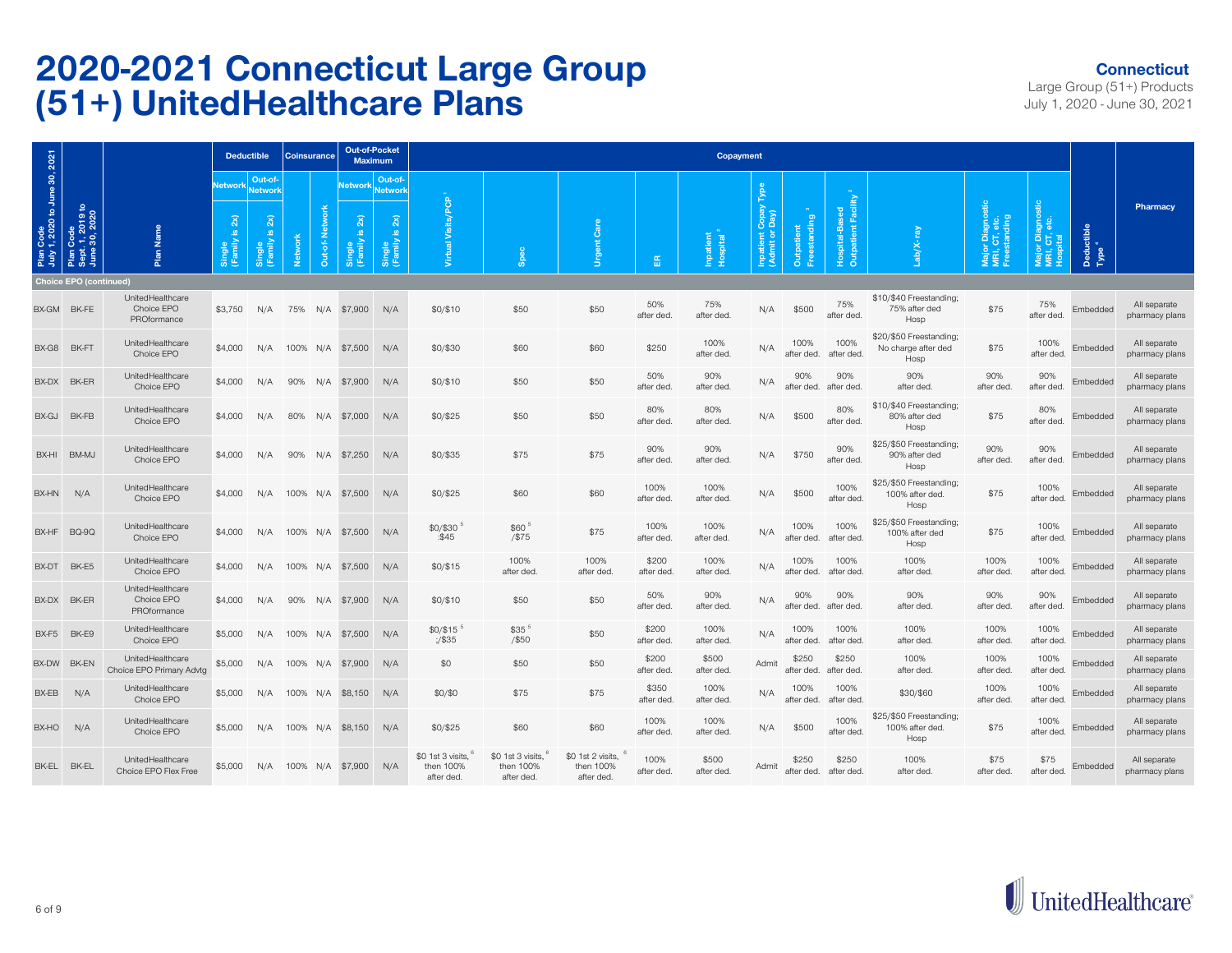#### **Connecticut**

|                                            |                                                |                                       |                                        | <b>Deductible</b>  | <b>Coinsurance</b> |     | Out-of-Pocket<br><b>Maximum</b> |                                                      |                      |                    |                    |                     | <b>Copayment</b>      |                                          |                    |                                 |                                                    |                                       |                    |                                   |                                |
|--------------------------------------------|------------------------------------------------|---------------------------------------|----------------------------------------|--------------------|--------------------|-----|---------------------------------|------------------------------------------------------|----------------------|--------------------|--------------------|---------------------|-----------------------|------------------------------------------|--------------------|---------------------------------|----------------------------------------------------|---------------------------------------|--------------------|-----------------------------------|--------------------------------|
|                                            |                                                |                                       | <b>Network</b>                         | Out-of-<br>Network |                    |     | <b>Network</b>                  | Out-of-<br>Network                                   |                      |                    |                    |                     |                       |                                          |                    |                                 |                                                    |                                       |                    |                                   |                                |
| Plan Code<br>July 1, 2020 to June 30, 2021 | Plan Code<br>Sept. 1, 2019 to<br>June 30, 2020 | Plan Name                             | 2x)<br>$\underline{\omega}$<br>으슬<br>函 | 2x<br>ு<br>ingle   | <b>Networ</b>      | õ   | 2x<br>ഛ                         | $2x)$<br>$\underline{\omega}$<br>Single<br>(Family i | ၓ<br>Visits/<br>tual | <b>Spec</b>        | <b>Urgent Care</b> | 岛                   | Inpatient<br>Hospital | <b>Inpatient Copay</b><br>(Admit or Day) | standing<br>ā      | ठ<br><b>R</b><br>å,<br>tpatient |                                                    | agnos<br>, etc.<br>Iding<br>គឺ ៩ ឆ្នំ | ំគី                | actible<br>Dedu<br>Type           | Pharmacy                       |
|                                            | <b>Choice EPO (continued)</b>                  |                                       |                                        |                    |                    |     |                                 |                                                      |                      |                    |                    |                     |                       |                                          |                    |                                 |                                                    |                                       |                    |                                   |                                |
| BX-GN BK-FI                                |                                                | UnitedHealthcare<br>Choice EPO        | \$5,000                                | N/A                | 80%                | N/A | \$8,150                         | N/A                                                  | \$0/\$25             | \$60               | \$60               | 80%<br>after ded.   | 80%<br>after ded.     | N/A                                      | \$500              | 80%<br>after ded.               | \$25/\$50 Freestanding;<br>80% after ded.<br>Hosp  | \$75                                  | 80%<br>after ded.  | Embedded                          | All separate<br>pharmacy plans |
|                                            | BX-GK BK-FC                                    | UnitedHealthcare<br>Choice EPO        | \$6,000                                | N/A                |                    |     | 100% N/A \$8,150                | N/A                                                  | \$0/\$25             | \$60               | \$60               | 100%<br>after ded.  | 100%<br>after ded     | N/A                                      | \$500              | 100%<br>after ded.              | \$25/\$50 Freestanding;<br>100% after ded.<br>Hosp | \$75                                  | 100%<br>after ded  | Embedded                          | All separate<br>pharmacy plans |
| BX-DU                                      | BK-EQ                                          | UnitedHealthcare<br>Choice EPO        | \$6,000                                | N/A                | 100% N/A           |     | \$7,900                         | N/A                                                  | \$0/\$25             | \$50               | \$50               | 100%<br>after ded.  | 100%<br>after ded     | N/A                                      | 100%<br>after ded. | 100%<br>after ded.              | 100%<br>after ded.                                 | 100%<br>after ded                     | 100%<br>after ded  | Embedded                          | All separate<br>pharmacy plans |
| BX-HB                                      | AY-S9                                          | UnitedHealthcare<br>Choice EPO        | \$7,350                                | N/A                | 100%               | N/A | \$7,350                         | N/A                                                  | \$0/\$30             | \$50               | \$50               | 100%<br>after ded.  | 100%<br>after ded     | N/A                                      | 100%<br>after ded. | 100%<br>after ded.              | 100%<br>after ded.                                 | 100%<br>after ded                     | 100%<br>after ded  | Embedded                          | All separate<br>pharmacy plans |
| BX-GL                                      | BK-FD                                          | UnitedHealthcare<br>Choice EPO        | \$7,500                                | N/A                | 100% N/A           |     | \$8,150                         | N/A                                                  | \$0/\$25             | \$65               | \$65               | 100%<br>after ded.  | 100%<br>after ded.    | N/A                                      | \$500              | 100%<br>after ded.              | \$25/\$50 Freestanding;<br>100% after ded.<br>Hosp | \$75                                  | 100%<br>after ded  | Embedded                          | All separate<br>pharmacy plans |
| BX-DV                                      | BK-ET                                          | UnitedHealthcare<br>Choice EPO        | \$7,500                                | N/A                |                    |     | 100% N/A \$7,900                | N/A                                                  | \$0/\$25             | \$50               | \$50               | 100%<br>after ded.  | 100%<br>after ded     | N/A                                      | 100%<br>after ded. | 100%<br>after ded.              | 100%<br>after ded.                                 | 100%<br>after ded.                    | 100%<br>after ded. | Embedded                          | All separate<br>pharmacy plans |
| BX-HP                                      | N/A                                            | UnitedHealthcare<br>Choice EPO        | \$8,000                                | N/A                | 100%               | N/A | \$8,150                         | N/A                                                  | \$0/\$25             | \$70               | \$70               | 100%<br>after ded.  | 100%<br>after ded.    | N/A                                      | \$600              | 100%<br>after ded               | \$30/\$60 Freestanding;<br>100% after ded.<br>Hosp | 100% after ded                        | 100%<br>after ded  | Embedded                          | All separate<br>pharmacy plans |
| <b>EPO HSA</b>                             |                                                |                                       |                                        |                    |                    |     |                                 |                                                      |                      |                    |                    |                     |                       |                                          |                    |                                 |                                                    |                                       |                    |                                   |                                |
|                                            | AY-SD AY-SD                                    | UnitedHealthcare<br>EPO HSA           | \$2,000                                | N/A                | 100%               | N/A | \$4,500                         | N/A                                                  | 100%<br>after ded.   | 100%<br>after ded  | 100%<br>after ded. | 100%<br>after ded.  | 100%<br>after ded.    | N/A                                      | 100%<br>after ded. | 100%<br>after ded.              | 100%<br>after ded.                                 | 100%<br>after ded.                    | 100%<br>after ded  | Non-Emb<br>Ded/Emb<br><b>OOPM</b> | All combined<br>pharmacy plans |
| BX-FU                                      | N/A                                            | UnitedHealthcare<br>EPO HSA w/Prev Rx | \$2,000                                | N/A                | 100%               | N/A | \$6,000                         | N/A                                                  | 100%<br>after ded.   | 100%<br>after ded. | 100%<br>after ded. | 100%<br>after ded.  | 100%<br>after ded.    | N/A                                      | 100%<br>after ded. | 100%<br>after ded.              | 100%<br>after ded.                                 | 100%<br>after ded.                    | 100%<br>after ded  | Non-Emb<br>Ded/Emb<br><b>OOPM</b> | A02                            |
| BK-EY                                      | BK-EY                                          | UnitedHealthcare<br>EPO HSA           | \$2,850                                | N/A                | 90%                | N/A | \$6,750                         | N/A                                                  | 90%<br>after ded.    | 90%<br>after ded   | 90%<br>after ded.  | 90%<br>after ded.   | 90%<br>after ded      | N/A                                      | 90%<br>after ded.  | 90%<br>after ded.               | 90%<br>after ded.                                  | 90%<br>after ded                      | 90%<br>after ded.  | Embedded                          | All combined<br>pharmacy plans |
| AY-SE                                      | AY-SE                                          | UnitedHealthcare<br>EPO HSA           | \$3,000                                | N/A                | 100%               | N/A | \$5,750                         | N/A                                                  | 100%<br>after ded.   | 100%<br>after ded. | 100%<br>after ded. | 100%<br>after ded.  | 100%<br>after ded.    | N/A                                      | 100%<br>after ded. | 100%<br>after ded.              | 100%<br>after ded.                                 | 100%<br>after ded.                    | 100%<br>after ded  | Embedded                          | All combined<br>pharmacy plans |
| BX-FV                                      | N/A                                            | UnitedHealthcare<br>EPO HSA w/Prev Rx | \$3,000                                | N/A                | 100% N/A           |     | \$6,500                         | N/A                                                  | 100%<br>after ded.   | 100%<br>after ded  | 100%<br>after ded. | 100%<br>after ded.  | 100%<br>after ded     | N/A                                      | 100%<br>after ded. | 100%<br>after ded.              | 100%<br>after ded.                                 | 100%<br>after ded                     | 100%<br>after ded  | Embedded                          | A02                            |
| BK-EX                                      | BK-EX                                          | UnitedHealthcare<br>EPO HSA           | \$3,000                                | N/A                | 100% N/A           |     | \$6,750                         | N/A                                                  | 100%<br>after ded.   | 100%<br>after ded. | 100%<br>after ded. | \$200<br>after ded. | 100%<br>after ded.    | N/A                                      | 100%<br>after ded. | 100%<br>after ded.              | 100%<br>after ded.                                 | 100%<br>after ded.                    | 100%<br>after ded  | Embedded                          | All combined<br>pharmacy plans |
| BK-EO                                      | BK-EO                                          | UnitedHealthcare<br>EPO HSA           | \$3,000                                | N/A                | 80%                | N/A | \$6,750                         | N/A                                                  | 80%<br>after ded.    | 80%<br>after ded.  | 80%<br>after ded.  | 80%<br>after ded.   | 80%<br>after ded      | N/A                                      | 80%<br>after ded.  | 80%<br>after ded.               | 80%<br>after ded.                                  | 80%<br>after ded.                     | 80%<br>after ded.  | Embedded                          | All combined<br>pharmacy plans |
| BX-FW                                      | N/A                                            | UnitedHealthcare<br>EPO HSA w/Prev Rx | \$3,500                                | N/A                | 80%                | N/A | \$6,850                         | N/A                                                  | 80%<br>after ded.    | 80%<br>after ded   | 80%<br>after ded.  | 80%<br>after ded.   | 80%<br>after ded.     | N/A                                      | 80%<br>after ded.  | 80%<br>after ded.               | 80%<br>after ded.                                  | 80%<br>after ded.                     | 80%<br>after ded.  | Embedded                          | A02                            |

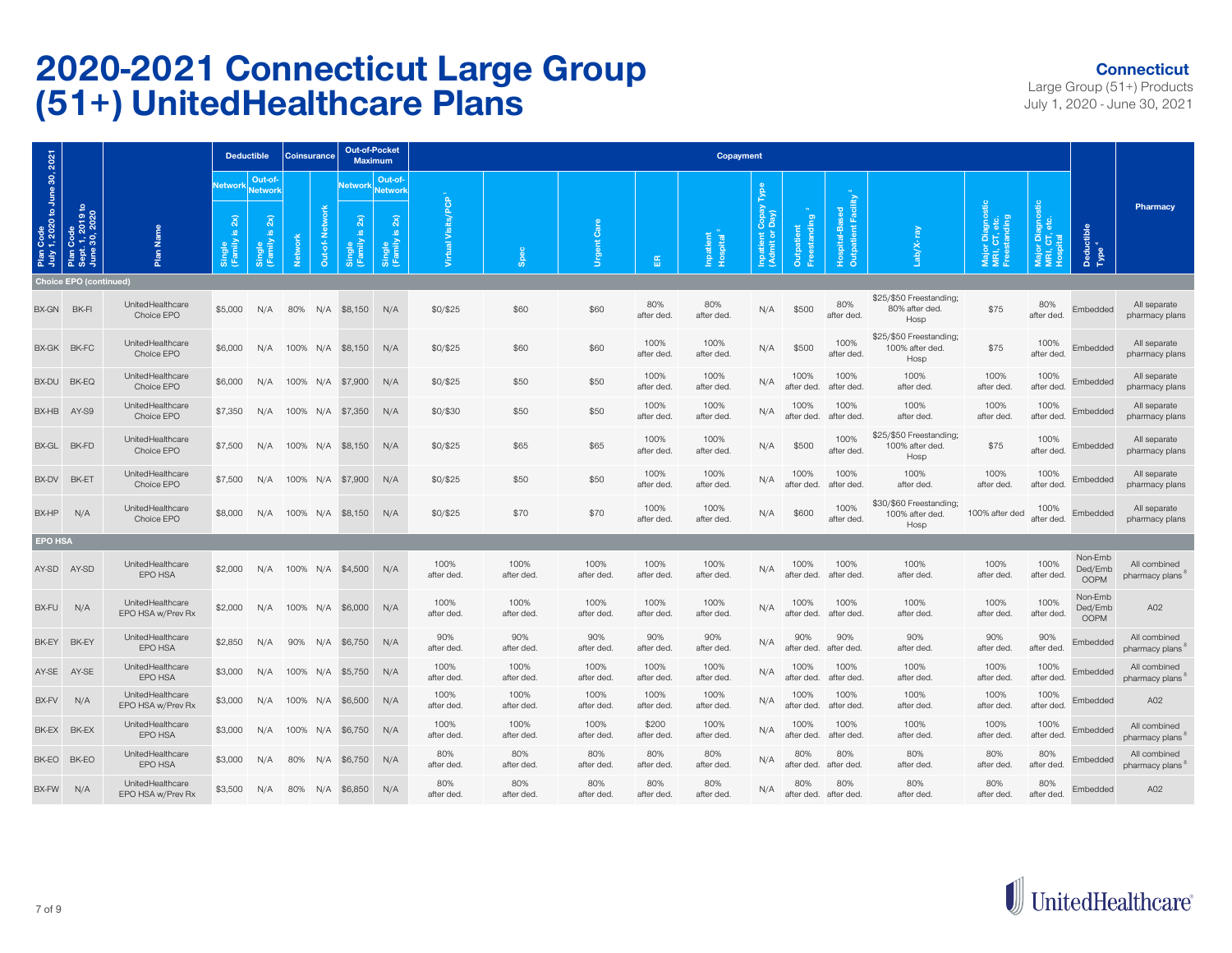#### **Connecticut**

|       |                                                                                              |                             |                                         | <b>Deductible</b>             |      | <b>Coinsurance</b> | Out-of-Pocket<br><b>Maximum</b>                          |                |                                  |                    |                    |                     | Copayment                             |                         |                     |                                               |                         |                                                           |                    |                                 |                                             |
|-------|----------------------------------------------------------------------------------------------|-----------------------------|-----------------------------------------|-------------------------------|------|--------------------|----------------------------------------------------------|----------------|----------------------------------|--------------------|--------------------|---------------------|---------------------------------------|-------------------------|---------------------|-----------------------------------------------|-------------------------|-----------------------------------------------------------|--------------------|---------------------------------|---------------------------------------------|
|       |                                                                                              |                             | Network Network                         | Out-of-                       |      |                    | Network Network                                          | Out-of-        |                                  |                    |                    |                     |                                       |                         |                     |                                               |                         |                                                           |                    |                                 |                                             |
|       | Plan Code<br>July 1, 2020 to June 30, 2021<br>Plan Code<br>Sept. 1, 2019 to<br>June 30, 2020 | Name<br>Plan                | 2x)<br>e<br>e a<br><mark>ុ</mark> ទី ចិ | 2x)<br>Single<br>[Family is : | Netv | <u>ទី</u>          | $\widehat{\mathbf{x}}$<br>言<br>ี<br>เคีย<br>(F <u>ar</u> | 2x)<br>肩<br>동료 | $\sigma$                         |                    | l g                | 岛                   | ipatient<br>lospital<br><u>을 흘</u>    | Ö.<br>Inpatie<br>(Admit | Outp                | $\overline{a}$<br>$\frac{3}{2}$ $\frac{5}{6}$ |                         | ge<br>along<br>ding<br>Major Dia<br>MRI, CT,<br>Freestanc |                    | Deductible<br>Type <sup>4</sup> | <b>Pharmacy</b>                             |
|       | <b>EPO HSA (continued)</b>                                                                   |                             |                                         |                               |      |                    |                                                          |                |                                  |                    |                    |                     |                                       |                         |                     |                                               |                         |                                                           |                    |                                 |                                             |
|       | BX-HC AY-TA                                                                                  | UnitedHealthcare<br>EPO HSA | \$3,500                                 | N/A                           | 100% |                    | N/A \$6,250 N/A                                          |                | \$0 after ded/\$25<br>after ded. | \$50<br>after ded. | \$50<br>after ded. | \$200<br>after ded. | \$500 day/\$2,000<br>admit after ded. | Day                     | \$150<br>after ded. | \$250<br>after ded.                           | \$10/\$40<br>after ded. | \$75<br>after ded.                                        | \$75<br>after ded. | Embedded                        | All combined<br>pharmacy plans <sup>8</sup> |
|       | BK-EW BK-EW                                                                                  | UnitedHealthcare<br>EPO HSA | \$3,500                                 | N/A                           | 90%  | N/A                | \$6,750                                                  | N/A            | 90%<br>after ded.                | 90%<br>after ded.  | 90%<br>after ded.  | 90%<br>after ded.   | 90%<br>after ded.                     | N/A                     | 90%<br>after ded.   | 90%<br>after ded.                             | 90%<br>after ded.       | 90%<br>after ded.                                         | 90%<br>after ded.  | Embedded                        | All combined<br>pharmacy plans              |
| AY-SF | AY-SF                                                                                        | UnitedHealthcare<br>EPO HSA | \$4,000                                 | N/A                           | 100% | N/A                | \$6,250                                                  | N/A            | 100%<br>after ded.               | 100%<br>after ded. | 100%<br>after ded. | 100%<br>after ded.  | 100%<br>after ded.                    | N/A                     | 100%<br>after ded.  | 100%<br>after ded.                            | 100%<br>after ded.      | 100%<br>after ded.                                        | 100%<br>after ded. | Embedded                        | All combined<br>pharmacy plans <sup>8</sup> |
| BK-EP | BK-EP                                                                                        | UnitedHealthcare<br>EPO HSA | \$4,000                                 | N/A                           | 80%  | N/A                | \$6,750                                                  | N/A            | 80%<br>after ded.                | 80%<br>after ded.  | 80%<br>after ded.  | 80%<br>after ded.   | 80%<br>after ded.                     | N/A                     | 80%<br>after ded.   | 80%<br>after ded.                             | 80%<br>after ded        | 80%<br>after ded.                                         | 80%<br>after ded.  | Embedded                        | All combined<br>pharmacy plans              |
|       | BK-EZ BK-EZ                                                                                  | UnitedHealthcare<br>EPO HSA | \$6,000                                 | N/A                           | 100% | N/A                | \$6,750                                                  | N/A            | 100%<br>after ded.               | 100%<br>after ded. | 100%<br>after ded. | 100%<br>after ded.  | 100%<br>after ded.                    | N/A                     | 100%<br>after ded.  | 100%<br>after ded.                            | 100%<br>after ded.      | 100%<br>after ded.                                        | 100%<br>after ded. | Embedded                        | All combined<br>pharmacy plans              |